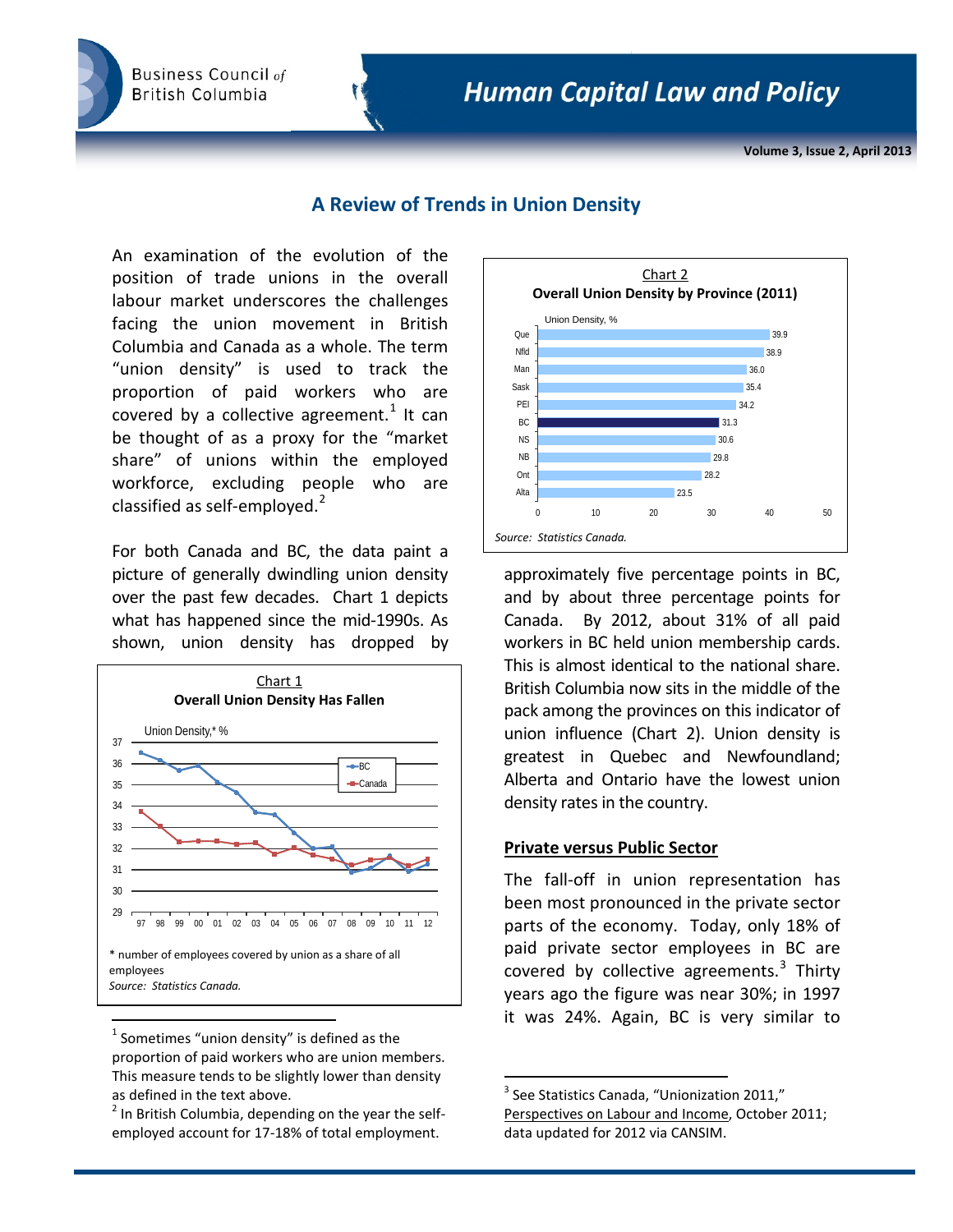Canada in the level of private sector union density (Chart 3).



The situation in the broadly defined public sector – consisting of public administration across all levels of government, plus the health care, education and social service sectors – is very different. There, unions are a powerful force and have bolstered their position since the 1970s. Indeed, when it comes to unions' presence in the economy, it's fair to say that the public and private sectors in Canada increasingly resemble two different worlds. In the former, unions are deeply entrenched and represent large majorities of employees. Nationally, more than 70% of workers employed in the broad public sector are members of unions; in BC, the share is a bit higher.<sup>[4](#page-1-0)</sup> The probability that an employee in BC belongs to a union is almost four times higher in the public than in the private sector. And as noted in the adjacent Table 1, many of the biggest unions in the province have both their roots and their main membership base in the public sector.<sup>[5](#page-1-1)</sup>

Having said that, even the public sector has not been entirely immune to the various forces weighing on union density. Chart 4 reveals that between 1997 and 2012, public sector union density in BC actually dipped by 4.7 percentage points, while density in the private sector fell by 6.2 percentage points. The slippage in public sector density may partly reflect out-sourcing of certain jobs, as well as an increase in both the number and the relative importance of excluded management-level positions within many public sector organizations in the province.

| Table 1<br><b>BC's Top 10 Unions (2011)</b>                                                                  |                |  |  |  |
|--------------------------------------------------------------------------------------------------------------|----------------|--|--|--|
| <b>Union</b>                                                                                                 | <b>Members</b> |  |  |  |
| CUPE*                                                                                                        | 80,000         |  |  |  |
| BCGEU*                                                                                                       | 65,000         |  |  |  |
| BCTF*                                                                                                        | 45,232         |  |  |  |
| HEU <sup>*</sup>                                                                                             | 43,000         |  |  |  |
| <b>UFCW</b>                                                                                                  | 36,000         |  |  |  |
| <b>USW</b>                                                                                                   | 30,000         |  |  |  |
| <b>BC Nurses Union*</b>                                                                                      | 26,000         |  |  |  |
| <b>CAW</b>                                                                                                   | 25,000**       |  |  |  |
| <b>Teamsters</b>                                                                                             | 20,000         |  |  |  |
| Communications/Energy/Paperworkers                                                                           | 14,000**       |  |  |  |
| * represents mainly public sector workers ** estimates<br>Source: Websites and offices of respective unions. |                |  |  |  |



 $<sup>5</sup>$  It should be noted that most "public sector" unions</sup> do have members who work for private sector employers, and some of them have been quite successful in organizing private sector workplaces.

<span id="page-1-1"></span><span id="page-1-0"></span> $4$  Ibid.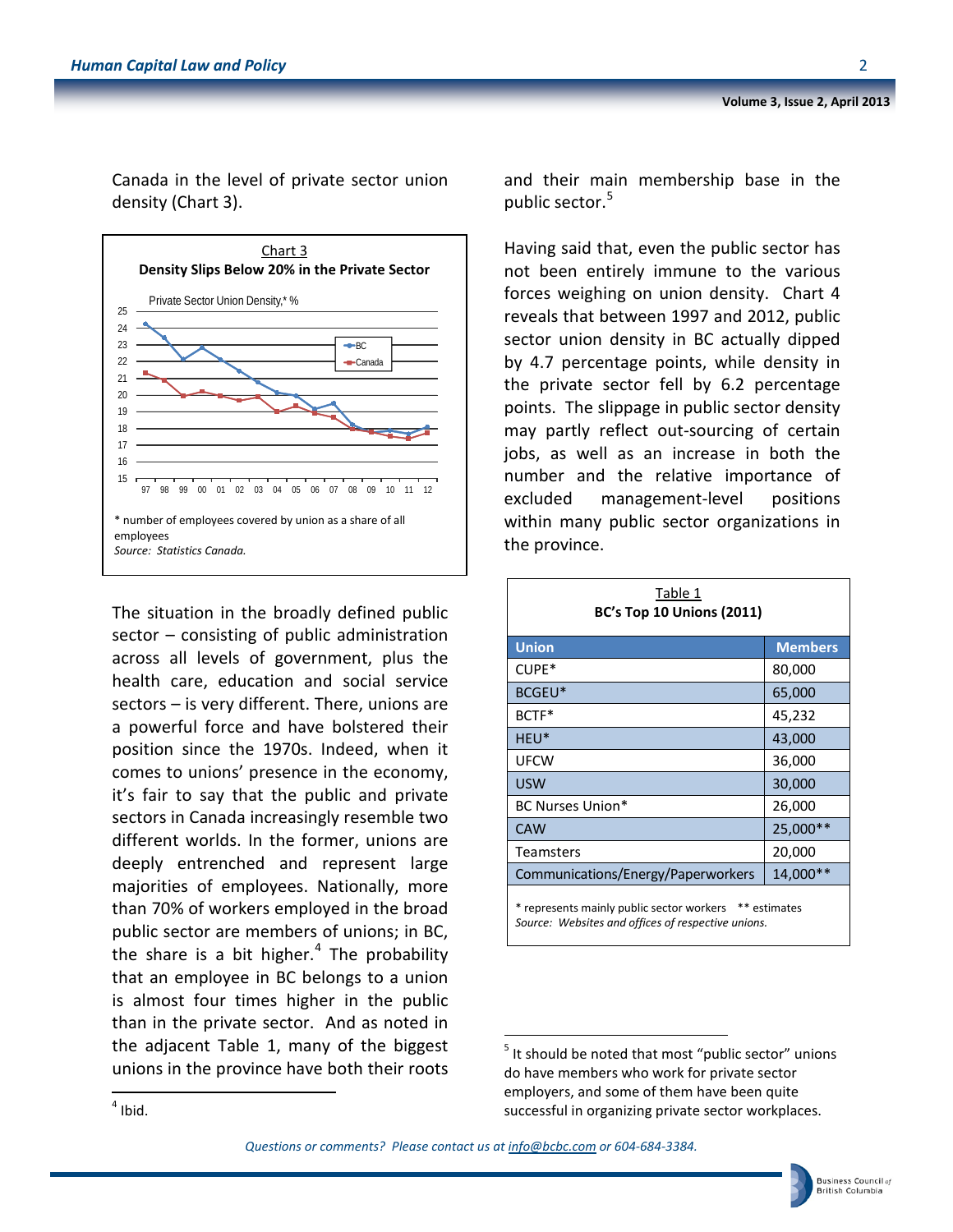Chart 5 summarizes recent shifts in aggregate union representation in the goods- and services-producing segments of the British Columbia economy. The Y axis on the chart measures the absolute number of employees in thousands. "Covered" workers are those in unions. In the goods-producing sector<sup>[6](#page-2-0)</sup>, the number of union members has declined modestly (but steadily) since the late 1990s; by 2012, BC had roughly 33,000 fewer unionized goods-





<span id="page-2-1"></span><span id="page-2-0"></span> $6$  Consisting of manufacturing, construction, utilities, and primary resource industries.

sector workers than 15 years earlier. Turning to the overall services sector, the situation is different. There, the absolute number of unionized workers has continued to rise, climbing by about 80,000 between 1997 and 2012. However, virtually all of the net gain was accounted for by the expansion of employment in the public sector. If the public sector is excluded, it turns out that the number of union members in BC's services economy is little changed from 1997. Moreover, the ranks of non-covered employees in the services sector expanded by 276,000 from 1997 to 2012.

## **Unionization by Industry and Occupation**

While the public sector is far more heavily unionized than the business sector, it's worth noting that union density does vary significantly within the private sector itself. In Canada, the most unionized parts of the business world are utilities (66%) and transportation (42%). Private sector industries with particularly low union density rates include retail/wholesale trade (14%), financial services (10%), accommodation and food-services (8%), and professional, scientific and technical services (5%). Construction (31%) and manufacturing (27%) are closer to the economy-wide average in terms of the fraction of the workforce that is organized.<sup>[7](#page-2-1)</sup> Table 2 on the next page provides data on union coverage by industry for British Columbia as of 2012.

Perspectives on Labour and Income, October 2011, Table 1. Density based on coverage definition.

*Questions or comments? Please contact us a[t info@bcbc.com](mailto:info@bcbc.com) or 604-684-3384.*

 $<sup>7</sup>$  Statistics Canada, "Unionization 2011,"</sup>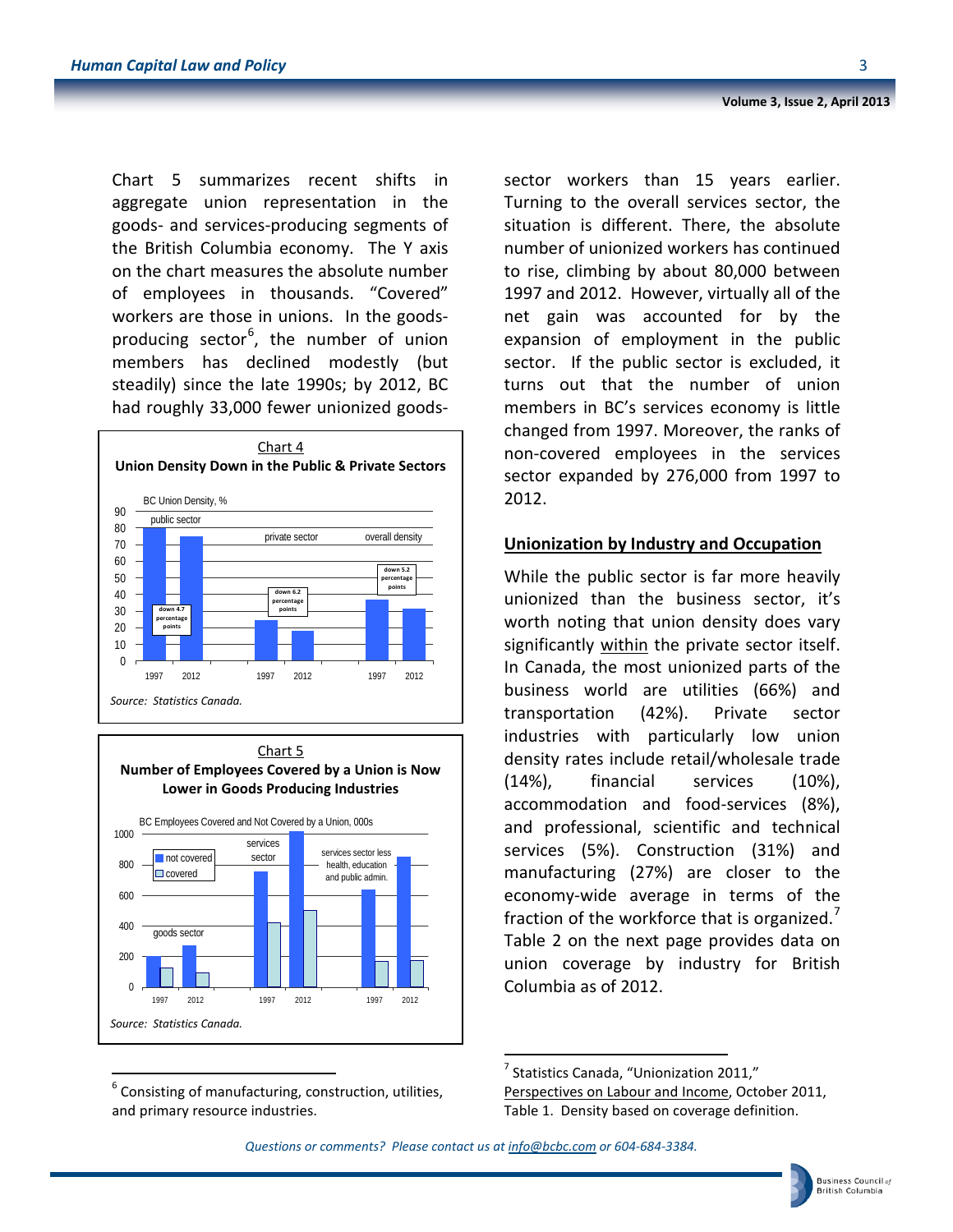| Table 2<br>BC Employment Growth and Union Density by Industry          |                         |                                       |                                |                           |  |
|------------------------------------------------------------------------|-------------------------|---------------------------------------|--------------------------------|---------------------------|--|
| Industry                                                               | 2012 Employees,<br>000s | <b>Employee Growth</b><br>2002-2012,% | <b>Union</b><br><b>Density</b> | <b>Comment</b>            |  |
| Construction                                                           | 127.9                   | 72.6                                  | 21.9                           | below avg. density        |  |
| Business, building & other support serv.                               | 62.7                    | 51.4                                  | 15.9                           | low density               |  |
| <b>Utilities</b>                                                       | 14.9                    | 36.7                                  | 58.4                           | high density, small ind.  |  |
| Forestry, mining, oil and gas                                          | 39.5                    | 33.4                                  | 37.2                           | medium density            |  |
| Health care*                                                           | 237.8                   | 29.9                                  | 60.2                           | high density              |  |
| Educational services*                                                  | 162.2                   | 29.7                                  | 67.7                           | high density              |  |
| Other services                                                         | 75.9                    | 26.9                                  | 8.6                            | very low density          |  |
| Professional, scientific & tech. services                              | 105.8                   | 23.9                                  | 7.9                            | very low density          |  |
| Transport. & warehousing                                               | 109.8                   | 19.9                                  | 50.5                           | high density /avg. growth |  |
| Total employees, all industries                                        | 1893.9                  | 19.0                                  | 31.3                           |                           |  |
| Trade                                                                  | 312.2                   | 14.7                                  | 13.2                           | low density               |  |
| Public admin.*                                                         | 102.3                   | 13.9                                  | 66.9                           | low growth / high density |  |
| Info., culture & recreation                                            | 95.5                    | 12.5                                  | 27.5                           | low growth / med. density |  |
| Finance, insurance., real estate                                       | 107.4                   | 11.3                                  | 13.5                           | low growth and density    |  |
| Accommodation & food serv.                                             | 157.3                   | 5.8                                   | 9.1                            | low growth and density    |  |
| Manufacturing                                                          | 166.2                   | $-8.0$                                | 25.2                           | medium density            |  |
| * represents mainly public sector workers<br>Source: Statistics Canada |                         |                                       |                                |                           |  |

<span id="page-3-0"></span>Looking at union density by occupation rather than by industry, the highest rates of unionization are found among teachers/ college professors, nurses, support and technical personnel in health care, and people employed in protective services. Occupations where union density is low include all areas of management, the professions, finance, agriculture and fishing, and sales and service occupations in the retail, wholesale, and food and beverage sectors. Occupational union density rates in BC are essentially the same as at the national level.

## **Structural Trends and the Union Response**

A number of longer-term developments in our economy are making it difficult for organized labour to maintain – let alone expand – its position within the workforce. In particular, the following factors have conspired to put downward pressure on union density, especially in the private sector.<sup>[8](#page-3-0)</sup>

*Questions or comments? Please contact us a[t info@bcbc.com](mailto:info@bcbc.com) or 604-684-3384.*

 <sup>8</sup> Statistics Canada, "Diverging Trends in

Unionization," Perspectives on Labour and Income, April 2005; P. Kumar, "Whither Unionism: Current State and Future Prospects of Union Renewal in Canada," Queen's University, School of Public Policy, Industrial Relations Centre, December 2008; J. Pencavel, "Public Sector Unions and the Changing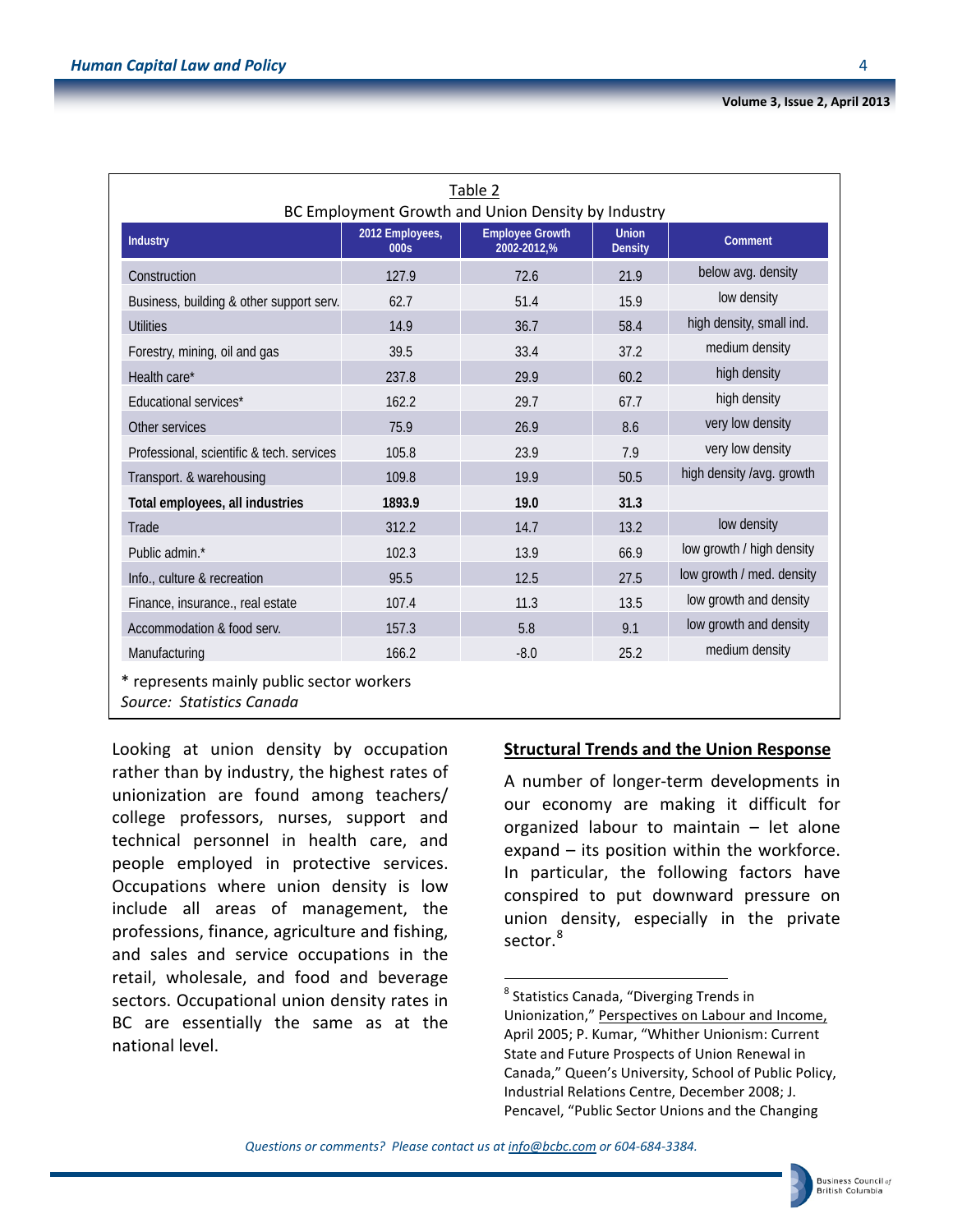- the shift of employment towards services-producing industries (where unions are weaker) and away from manufacturing and other goodsproducing sectors (where they tend to be more established);
- the emergence of a more competitive business environment in which most businesses have little scope to pass on higher costs to their customers. This trend has lessened the ability of unions to command and sustain the wage premiums that they have traditionally delivered to their members;
- globalization and falling trade barriers, which add to the competitive pressures referenced above;
- the expansion of opportunities for outsourcing/offshoring, and the associated fragmentation of once integrated supply chains in manufacturing and some service industries;
- the growing role of small enterprises and self-employment as a source of jobs. This development is not favourable to unions, which have trouble organizing and servicing smaller workplaces; and,
- government policy and regulatory initiatives that have diminished unions' economic power (e.g., deregulation of some industry sectors, free trade, open market public procurement policies, etc.)

<span id="page-4-0"></span>l

Let's consider further how the prevailing patterns of job creation are posing challenges for unions. Table 2 on the previous page provides BC data on employment levels and job growth by industry, and then juxtaposes this with information on union density in the industries listed. A few points are worth noting from the table.

First, most private sector industries that have experienced robust job growth are characterized by either below average or outright low union density; examples  $include$  construction; $<sup>9</sup>$  $<sup>9</sup>$  $<sup>9</sup>$  business support</sup> services; professional, technical and scientific services; and "other" services. Second, the two big industry sectors with high union density that have seen strong job gains since 2002 are both in the public sector: health care and education. Third, most private sector industries with large workforces exhibit below average or low union density. Some examples are accommodation and foodservices; retail trade; construction; and professional, scientific and technical services. Finally, in contrast to two or three decades ago, union density in the construction and manufacturing sectors in BC is now below the all-industry average. This indicates that unions have lost ground in these important parts of the private sector economy.

Trade unions' shrinking presence in the private sector has been accentuated by the



Face of U.S. Unionism," Stanford University, Stanford Institute for Economic Policy Research Policy Brief, September 2012.

 $9$  Union density in construction has decreased quite sharply in the past two decades, driven mainly by falling density in the segments of the industry involved in residential building, renovation and repair.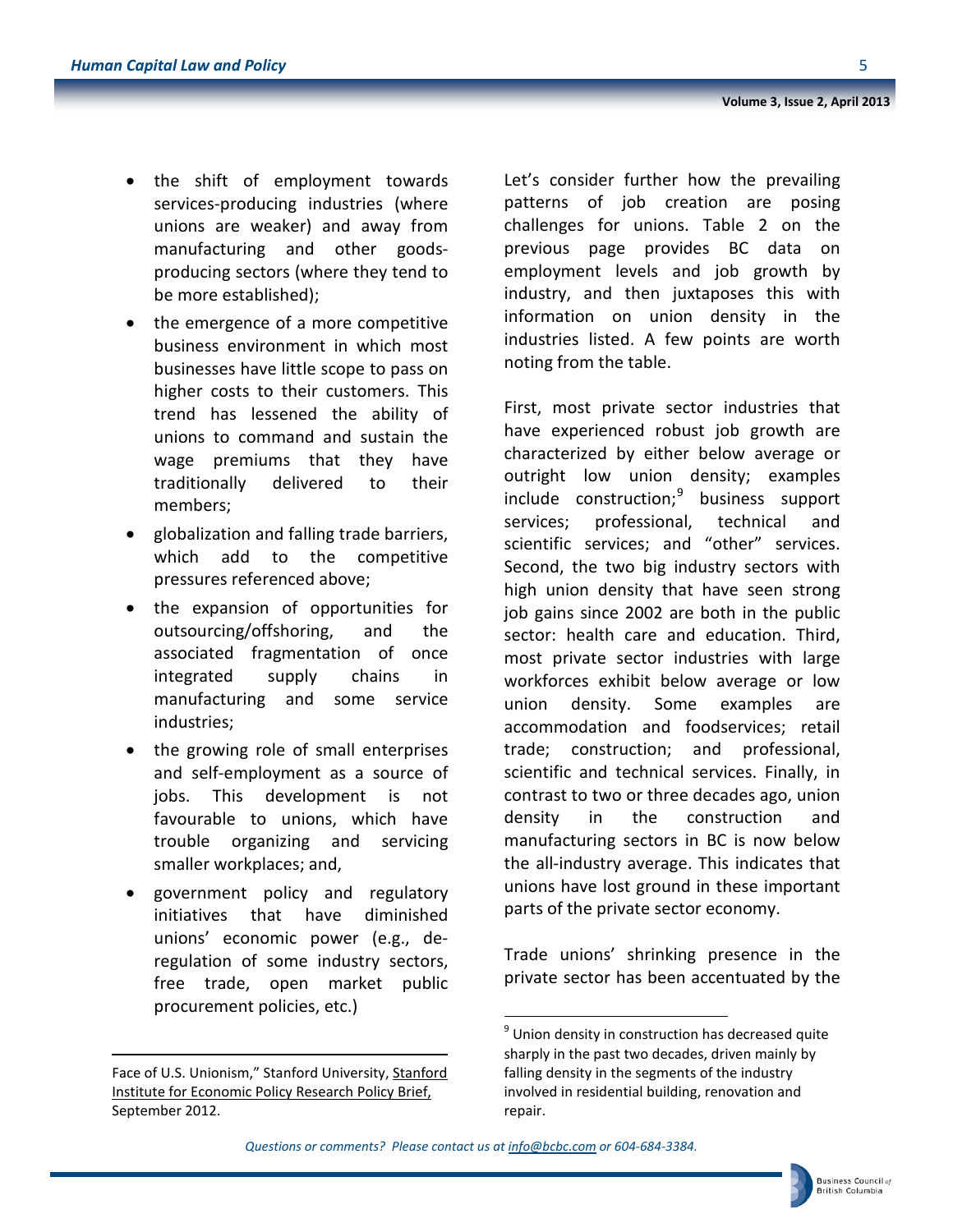**Union Strategies**

How are unions responding to the changes in the economy that are affecting on density? They are certainly not standing still. Unions have adopted several different strategies to expand their membership and strengthen their position in the labour market.

First, many unions and their umbrella organizations are active in lobbying governments to pass laws that would make it simpler to organize new workplaces and reduce the extent of competition in the job market and the economy generally. For example, BC union leaders continue to press for a return to the "card-based" system for certification and the scrapping of the current *Labour Code* requirement for a secret ballot vote by employees. Unions also regularly seek to further constrain the ability of employers to "communicate" with workers during organizing campaigns. And union leaders have been in vanguard of those arguing against government programs to allow more temporary foreign workers to enter Canada.

Second, more unions are combining forces to increase membership and enhance their bargaining power. The Canadian Auto Workers and the Communications, Energy and Paperworkers Union of Canada joined together last year. In doing so, they created Canada's most powerful private sector union, boasting more than 300,000 members spanning a myriad of industry sectors but with a particular focus on manufacturing, communications and transportation. This merger came on the heels of several previous union

<span id="page-5-0"></span>

\* Density measured as share of workforce covered by a collective

32.3%

20 to 99 employees

agreement.

0%

10%

20% 30%

40%

50% 60%

*Source: Statistics Canada.*

Under 20 employees

14.5%

Chart 6 **Union Density\* by Workplace Size, Canada, 2011** (public and private sector organizations combined)

belong to a union (see Chart 6).

important role of small businesses as a source of jobs. Today, slightly more than one-third of all private sector workers in BC toil for firms with fewer than 50 paid employees, while another 23% are classified as self-employed. Added together, these two groups amount to 56% of all private sector workers in the province. $^{10}$  $^{10}$  $^{10}$  Of interest, in BC only 6,400 businesses are categorized as "large," meaning that they have more than 50 paid employees. This matters for unions, since they find it easier and more cost-effective to organize and represent larger organizations. Indeed, there is a clear positive correlation between enterprise size (as measured by number of employees) and the likelihood that workers

42.8%

100 to 500 employees 56.0%

Over 500 employees **Volume 3, Issue 2, April 2013**